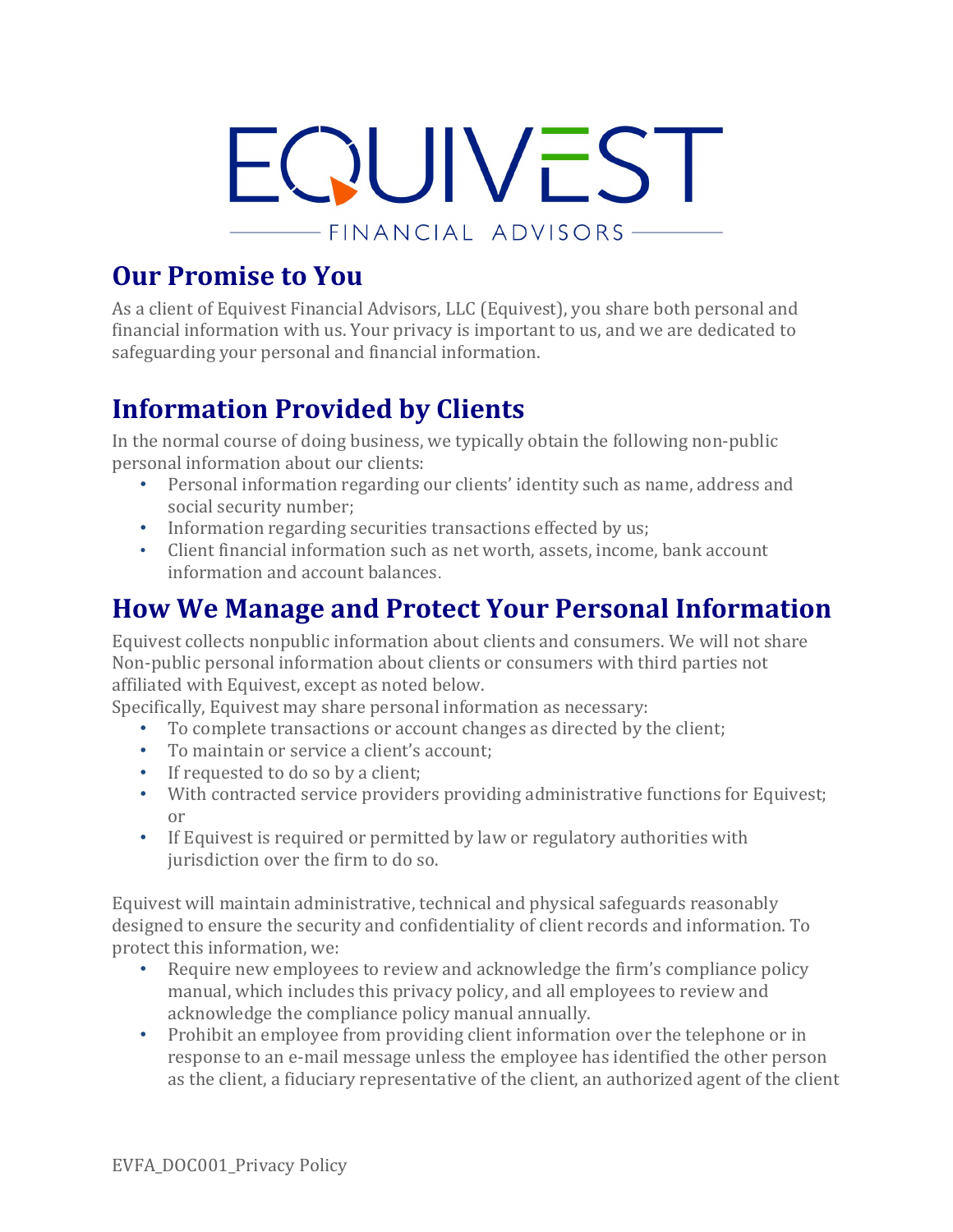or a party that needs the information to complete a transaction for the client (such as broker-dealers, custodians or administrative service providers).

- Limit access to confidential information about clients to those employees who need to know such information.
- Maintain appropriate security measures for our computer and information systems, including the use of passwords and firewalls.
- Use a shredding machine, locks and other appropriate physical security measures to safeguard client information stored in paper format. For example, employees are expected to secure client information within locked cabinets when the office is closed.
- Engage a third party service provider only after we have entered into a contractual agreement that prohibits the service provider from disclosing or using confidential personal information except as necessary to carry out its assigned responsibilities and only for that purpose.

# **When Must We Give You Our Privacy Policy**

The following notice requirements apply to Equivest's clients.

#### **Initial Privacy Notices**

We will deliver an initial privacy notice to a client before the client relationship is established – that is, before we begin to manage a client's account.

### **Annual or Revised Privacy Notices**

We will deliver our privacy notice to clients on an annual basis, defined as every 12 months or upon making any changes to it. We are not required to deliver annual privacy notices to former clients.

### **Definitions**

For purposes of this policy, the terms "Consumer", "Client" and "Confidential Information" have the following definitions:

- A. "Consumer" is not necessarily a client but may be anyone who obtains financial products or services from Equivest used primarily for personal, family or household purposes. Examples of consumer relationships include: (1) a prospect with whom Equivest is actively pursuing an investment relationship; or (2) a prospect who provides Equivest with nonpublic information (such as net worth information or potential portfolio size) after attending a seminar or community event or listening to a radio talk show at which an employee of Equivest is a featured speaker.
- B. "Client" means (1) an individual with a specific and continuous relationship with Equivest who obtains or has obtained a financial product or service from Equivest used primarily for personal, family or household purposes; or (2) that individual's designated representative.
- C. "Confidential Information" is personally identifiable private information (information not available from public sources such as the phone book or a website)